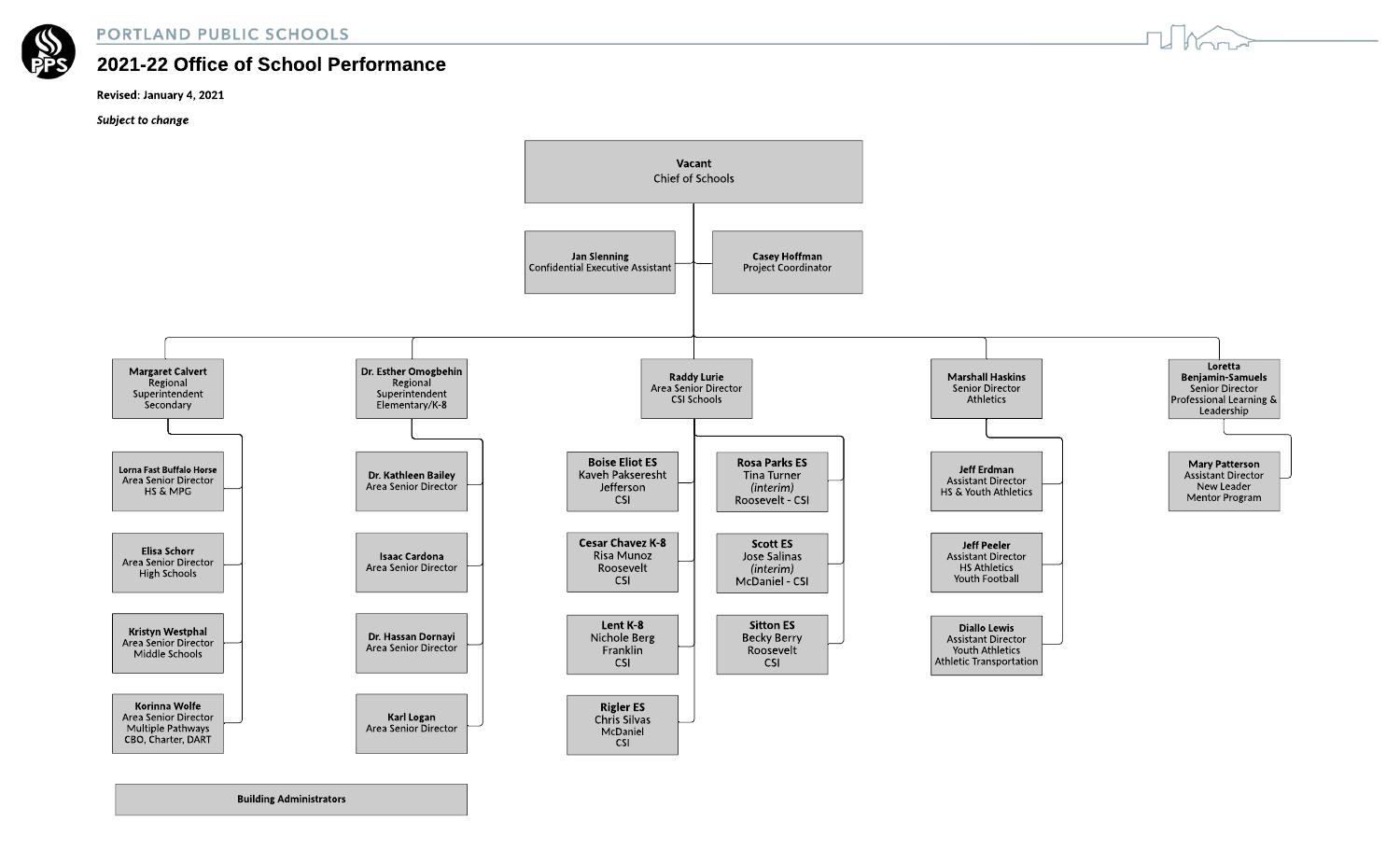







TSI

TSI

Jefferson

TSI